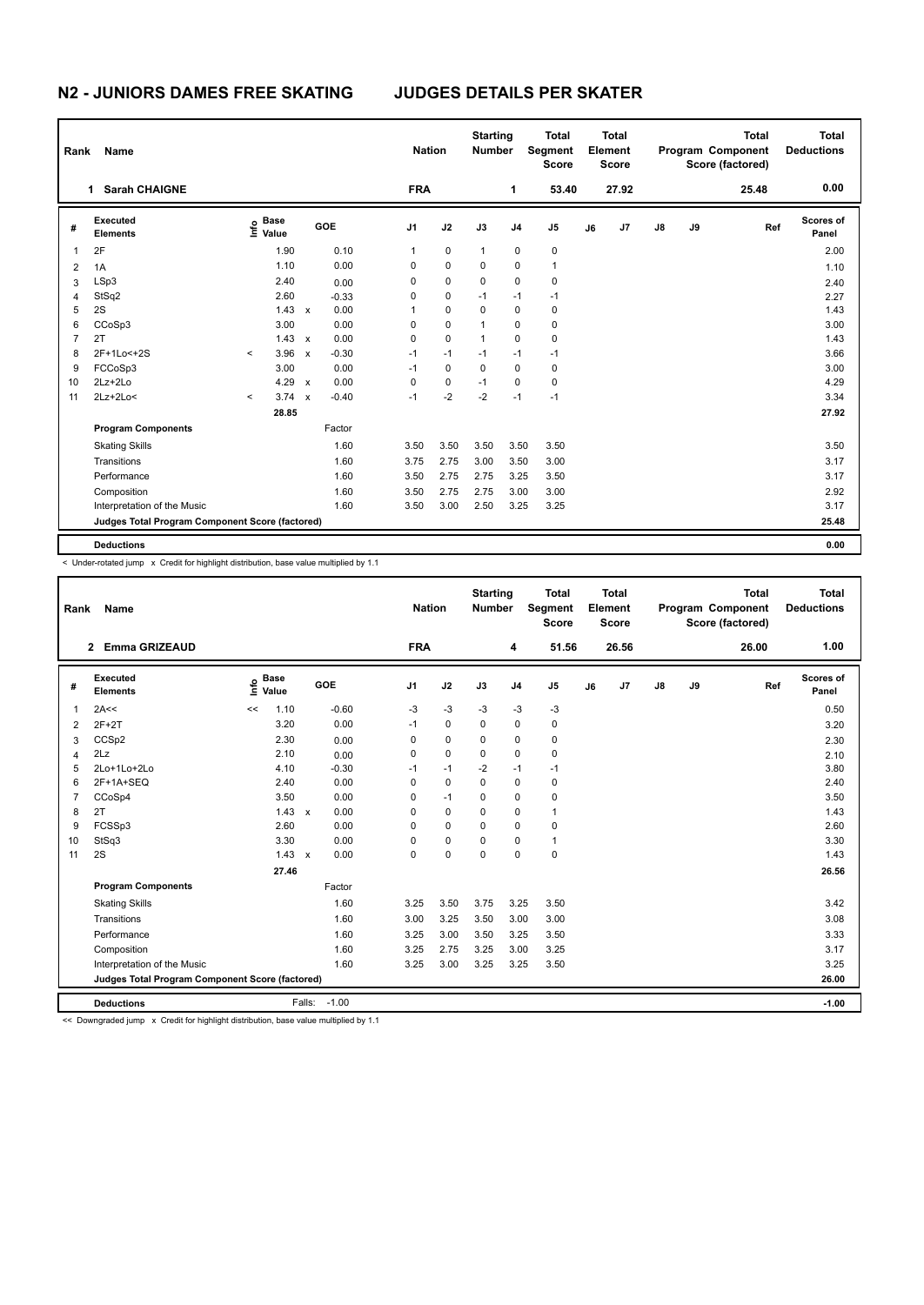## **N2 - JUNIORS DAMES FREE SKATING JUDGES DETAILS PER SKATER**

|                | Name<br>Rank                                    |                                  |              |         | <b>Nation</b>  |             | <b>Starting</b><br><b>Number</b> |                | <b>Total</b><br>Segment<br><b>Score</b> |    | Total<br>Element<br>Score |               |    | <b>Total</b><br>Program Component<br>Score (factored) | <b>Total</b><br><b>Deductions</b> |
|----------------|-------------------------------------------------|----------------------------------|--------------|---------|----------------|-------------|----------------------------------|----------------|-----------------------------------------|----|---------------------------|---------------|----|-------------------------------------------------------|-----------------------------------|
|                | <b>Laurine PIGNARD</b><br>3                     |                                  |              |         | <b>FRA</b>     |             |                                  | 3              | 48.13                                   |    | 24.26                     |               |    | 25.87                                                 | 2.00                              |
| #              | Executed<br><b>Elements</b>                     | <b>Base</b><br>e Base<br>⊆ Value |              | GOE     | J <sub>1</sub> | J2          | J3                               | J <sub>4</sub> | J5                                      | J6 | J7                        | $\mathsf{J}8$ | J9 | Ref                                                   | Scores of<br>Panel                |
| $\mathbf 1$    | 2Lz                                             | 2.10                             |              | $-0.90$ | $-3$           | $-3$        | $-3$                             | -3             | -3                                      |    |                           |               |    |                                                       | 1.20                              |
| $\overline{2}$ | 2F+1Lo+2S                                       | 3.70                             |              | 0.00    | 0              | $\mathbf 0$ | $\Omega$                         | $\mathbf 0$    | $\mathbf 0$                             |    |                           |               |    |                                                       | 3.70                              |
| 3              | 2Lo                                             | 1.80                             |              | 0.00    | 0              | 0           | $\Omega$                         | $\mathbf 0$    | $\mathbf 0$                             |    |                           |               |    |                                                       | 1.80                              |
| $\overline{4}$ | CCoSp4                                          | 3.50                             |              | 0.00    | 0              | $\mathbf 0$ | $-1$                             | 0              | 0                                       |    |                           |               |    |                                                       | 3.50                              |
| 5              | $2Lz+2T$                                        | 3.40                             |              | $-0.90$ | $-3$           | $-3$        | $-3$                             | $-3$           | $-3$                                    |    |                           |               |    |                                                       | 2.50                              |
| 6              | StSq3                                           | 3.30                             |              | 0.00    | 0              | $\mathbf 0$ | $\Omega$                         | 0              | 0                                       |    |                           |               |    |                                                       | 3.30                              |
| $\overline{7}$ | <b>LSpB</b>                                     | 1.20                             |              | $-0.70$ | $-2$           | $-3$        | $-3$                             | $-2$           | $-2$                                    |    |                           |               |    |                                                       | 0.50                              |
| 8              | 2F                                              | 2.09                             | $\mathsf{x}$ | $-0.70$ | $-3$           | $-3$        | $-2$                             | $-2$           | $-2$                                    |    |                           |               |    |                                                       | 1.39                              |
| 9              | $2S+2T$                                         | 2.86                             | $\mathsf{x}$ | $-0.20$ | $-1$           | $-1$        | $-1$                             | $-1$           | $-1$                                    |    |                           |               |    |                                                       | 2.66                              |
| 10             | 1A                                              | 1.21 x                           |              | 0.00    | 0              | $\mathbf 0$ | $\Omega$                         | $\Omega$       | 0                                       |    |                           |               |    |                                                       | 1.21                              |
| 11             | FCCoSp2                                         | 2.50                             |              | 0.00    | $-2$           | 0           | $\mathbf 0$                      | 0              | $\mathbf 0$                             |    |                           |               |    |                                                       | 2.50                              |
|                |                                                 | 27.66                            |              |         |                |             |                                  |                |                                         |    |                           |               |    |                                                       | 24.26                             |
|                | <b>Program Components</b>                       |                                  |              | Factor  |                |             |                                  |                |                                         |    |                           |               |    |                                                       |                                   |
|                | <b>Skating Skills</b>                           |                                  |              | 1.60    | 3.25           | 3.75        | 3.75                             | 3.50           | 3.25                                    |    |                           |               |    |                                                       | 3.50                              |
|                | Transitions                                     |                                  |              | 1.60    | 3.00           | 3.50        | 3.50                             | 3.25           | 3.00                                    |    |                           |               |    |                                                       | 3.25                              |
|                | Performance                                     |                                  |              | 1.60    | 3.00           | 3.25        | 3.50                             | 3.25           | 3.00                                    |    |                           |               |    |                                                       | 3.17                              |
|                | Composition                                     |                                  |              | 1.60    | 3.00           | 3.25        | 3.50                             | 3.00           | 2.75                                    |    |                           |               |    |                                                       | 3.08                              |
|                | Interpretation of the Music                     |                                  |              | 1.60    | 3.00           | 3.25        | 3.25                             | 3.25           | 2.75                                    |    |                           |               |    |                                                       | 3.17                              |
|                | Judges Total Program Component Score (factored) |                                  |              |         |                |             |                                  |                |                                         |    |                           |               |    |                                                       | 25.87                             |
|                | <b>Deductions</b>                               |                                  | Falls:       | $-2.00$ |                |             |                                  |                |                                         |    |                           |               |    |                                                       | $-2.00$                           |

x Credit for highlight distribution, base value multiplied by 1.1

| Name<br>Rank   |                                                 |    |                                  |              |         |                | <b>Nation</b> |             | <b>Starting</b><br><b>Number</b> | <b>Total</b><br>Segment<br><b>Score</b> | Total<br>Element<br><b>Score</b> |       |               |    | <b>Total</b><br><b>Program Component</b><br>Score (factored) | Total<br><b>Deductions</b> |
|----------------|-------------------------------------------------|----|----------------------------------|--------------|---------|----------------|---------------|-------------|----------------------------------|-----------------------------------------|----------------------------------|-------|---------------|----|--------------------------------------------------------------|----------------------------|
|                | 4 Astrid CHAUMIN                                |    |                                  |              |         | <b>FRA</b>     |               |             | $\mathbf{2}$                     | 47.49                                   |                                  | 22.76 |               |    | 25.73                                                        | 1.00                       |
| #              | Executed<br><b>Elements</b>                     |    | <b>Base</b><br>e Base<br>E Value |              | GOE     | J <sub>1</sub> | J2            | J3          | J <sub>4</sub>                   | J <sub>5</sub>                          | J6                               | J7    | $\mathsf{J}8$ | J9 | Ref                                                          | Scores of<br>Panel         |
| 1              | 2A                                              |    | 3.30                             |              | $-0.33$ | $-1$           | $-1$          | $\mathbf 0$ | $-1$                             | $\pmb{0}$                               |                                  |       |               |    |                                                              | 2.97                       |
| 2              | 2F                                              |    | 1.90                             |              | $-0.20$ | $-1$           | $-1$          | $-1$        | $\mathbf 0$                      | $\mathbf 0$                             |                                  |       |               |    |                                                              | 1.70                       |
| 3              | CCoSp2                                          |    | 2.50                             |              | 0.33    | 1              | 0             | 0           | $\mathbf{1}$                     | $\mathbf{1}$                            |                                  |       |               |    |                                                              | 2.83                       |
| $\overline{4}$ | 2A                                              |    | 3.30                             |              | $-1.50$ | -3             | $-3$          | $-3$        | $-3$                             | $-3$                                    |                                  |       |               |    |                                                              | 1.80                       |
| 5              | 2Lo+1Lo+2Lo<<                                   | << | 2.80                             |              | $-0.60$ | $-2$           | $-2$          | $-2$        | $-2$                             | $-2$                                    |                                  |       |               |    |                                                              | 2.20                       |
| 6              | $2$ Lze $<$                                     | e  | 1.54                             | $\mathsf{x}$ | $-0.80$ | $-3$           | $-3$          | $-3$        | $-2$                             | $-2$                                    |                                  |       |               |    |                                                              | 0.74                       |
| $\overline{7}$ | CSSp3                                           |    | 2.60                             |              | 0.00    | 0              | $\mathbf{1}$  | $\Omega$    | $\Omega$                         | $\pmb{0}$                               |                                  |       |               |    |                                                              | 2.60                       |
| 8              | 2S                                              |    | 1.43                             | $\mathsf{x}$ | 0.00    | 0              | $\mathbf 0$   | $\mathbf 0$ | $\mathbf 0$                      | $\pmb{0}$                               |                                  |       |               |    |                                                              | 1.43                       |
| 9              | StSq2                                           |    | 2.60                             |              | 0.00    | $-1$           | $\Omega$      | $\Omega$    | $\mathbf 0$                      | $\mathbf 0$                             |                                  |       |               |    |                                                              | 2.60                       |
| 10             | 2F                                              |    | 2.09                             | $\mathbf{x}$ | 0.00    | 0              | $\mathbf 0$   | $\mathbf 0$ | $\mathbf 0$                      | $\pmb{0}$                               |                                  |       |               |    |                                                              | 2.09                       |
| 11             | FCCoSp1                                         |    | 2.00                             |              | $-0.20$ | $-2$           | $-2$          | $\Omega$    | $\mathbf 0$                      | $\mathbf 0$                             |                                  |       |               |    |                                                              | 1.80                       |
|                |                                                 |    | 26.06                            |              |         |                |               |             |                                  |                                         |                                  |       |               |    |                                                              | 22.76                      |
|                | <b>Program Components</b>                       |    |                                  |              | Factor  |                |               |             |                                  |                                         |                                  |       |               |    |                                                              |                            |
|                | <b>Skating Skills</b>                           |    |                                  |              | 1.60    | 3.50           | 3.50          | 3.75        | 3.50                             | 3.25                                    |                                  |       |               |    |                                                              | 3.50                       |
|                | Transitions                                     |    |                                  |              | 1.60    | 3.50           | 3.25          | 3.50        | 3.00                             | 3.00                                    |                                  |       |               |    |                                                              | 3.25                       |
|                | Performance                                     |    |                                  |              | 1.60    | 3.25           | 3.00          | 3.75        | 3.00                             | 3.25                                    |                                  |       |               |    |                                                              | 3.17                       |
|                | Composition                                     |    |                                  |              | 1.60    | 3.25           | 3.00          | 3.50        | 3.00                             | 3.00                                    |                                  |       |               |    |                                                              | 3.08                       |
|                | Interpretation of the Music                     |    |                                  |              | 1.60    | 3.25           | 3.00          | 3.25        | 3.00                             | 3.00                                    |                                  |       |               |    |                                                              | 3.08                       |
|                | Judges Total Program Component Score (factored) |    |                                  |              |         |                |               |             |                                  |                                         |                                  | 25.73 |               |    |                                                              |                            |
|                | <b>Deductions</b>                               |    |                                  | Falls:       | $-1.00$ |                |               |             |                                  |                                         |                                  |       |               |    |                                                              | $-1.00$                    |

< Under-rotated jump << Downgraded jump x Credit for highlight distribution, base value multiplied by 1.1 e Wrong edge